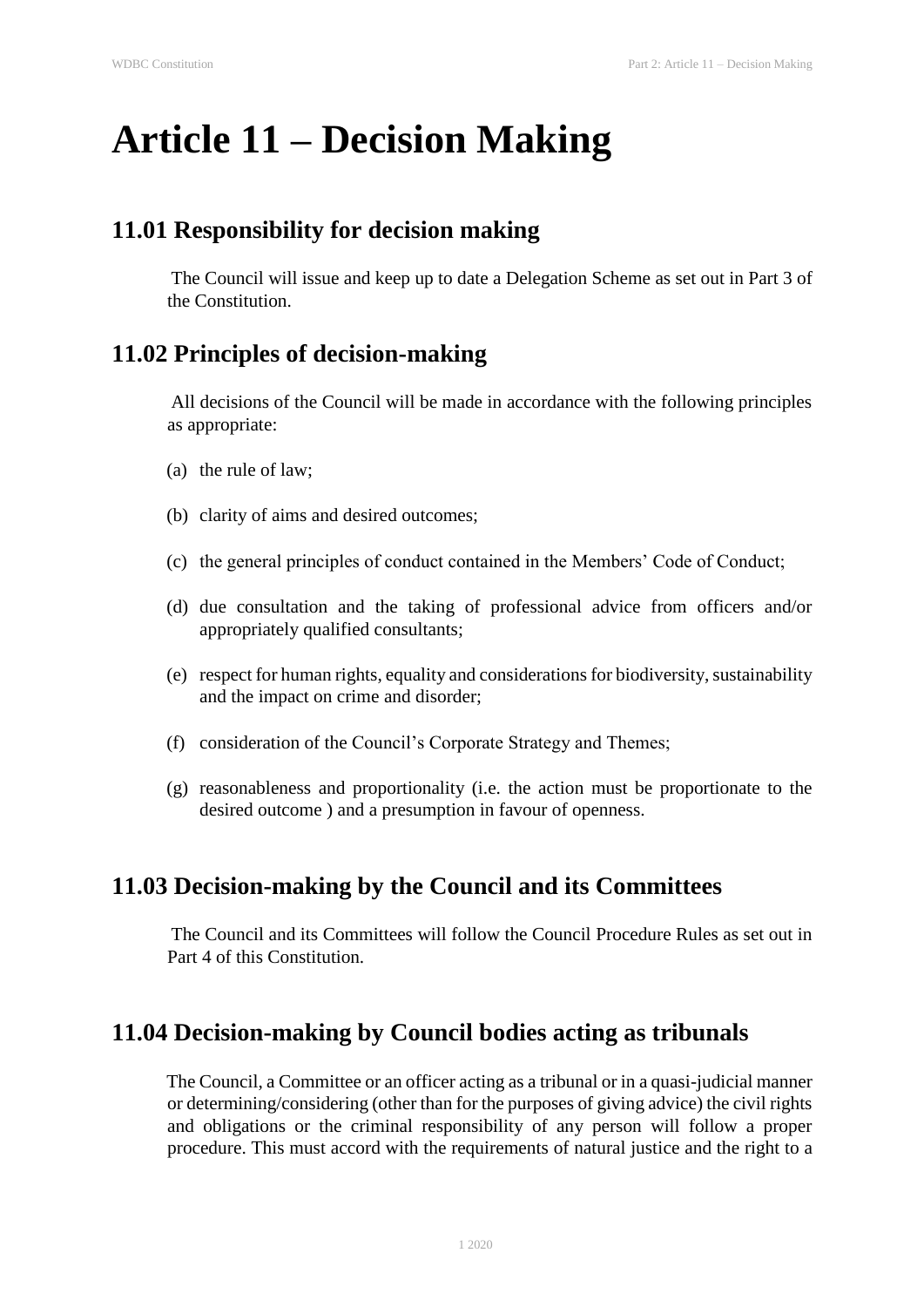fair trial contained in Article 6 of the European Convention for the Protection of Human Rights.

# **11.05 The Council's Strategies and Plans**

The Council will make decisions in accordance with its key strategies and plans. The Council has a number of strategic documents and plans that guide its approach to achieving its vision to serve local communities and ensure that it remains financially sustainable.

#### **Corporate Strategy**

The Council has a 5 year Corporate Strategy which runs from 2018-2023. The core purpose of the Strategy is to make a positive impact on the lives of local people by providing valued and easy to use services. The Strategy is guided by six strategic corporate themes:

| Council                 | Delivering efficient and effective services                                                                                                |
|-------------------------|--------------------------------------------------------------------------------------------------------------------------------------------|
| Communities             | Council and residents working together to create strong and - empowered<br>communities                                                     |
| Homes                   | Enabling homes that meet the needs of all                                                                                                  |
| Environment             | Protecting, conserving and enhancing our built and natural environment                                                                     |
| Enterprise<br>Wellbeing | Creating places for enterprise to thrive and business to grow<br>Supporting positive and healthy lifestyles and helping those most in need |

Achievements against these themes are monitored throughout the year through the Council's Overview and Scrutiny process.

## **Joint Local Plan**

A key responsibility of the Council is to maintain an up to date development plan. The Joint Local Plan, prepared by West Devon, South Hams and Plymouth Councils sets out a strategy and detailed policies that establish a framework to steer housing and employment development to the most sustainable locations and to guide decisions on planning applications.

On 26 March 2019 the Plymouth and South West Devon Joint Local Plan was formally adopted. The Plan had been subject to examination by two independent Inspectors appointed by the Secretary of State. The adopted Plan which sets out a comprehensive 20 year strategy, meeting needs for homes, jobs, shopping and leisure needs in full. The Plan also guides development to locations in accordance with a sustainable development framework, based on a sound understanding of the precious natural resources of the Thriving Towns and Villages, including a full set of site allocation policies and development management policies.

## **Medium Term Financial Strategy**

In September 2018, Council approved the Medium Term Financial Strategy which looks at financial planning and management over a five year strategy. It sets out the strategic intention for all of the different strands of funding available to the Council.